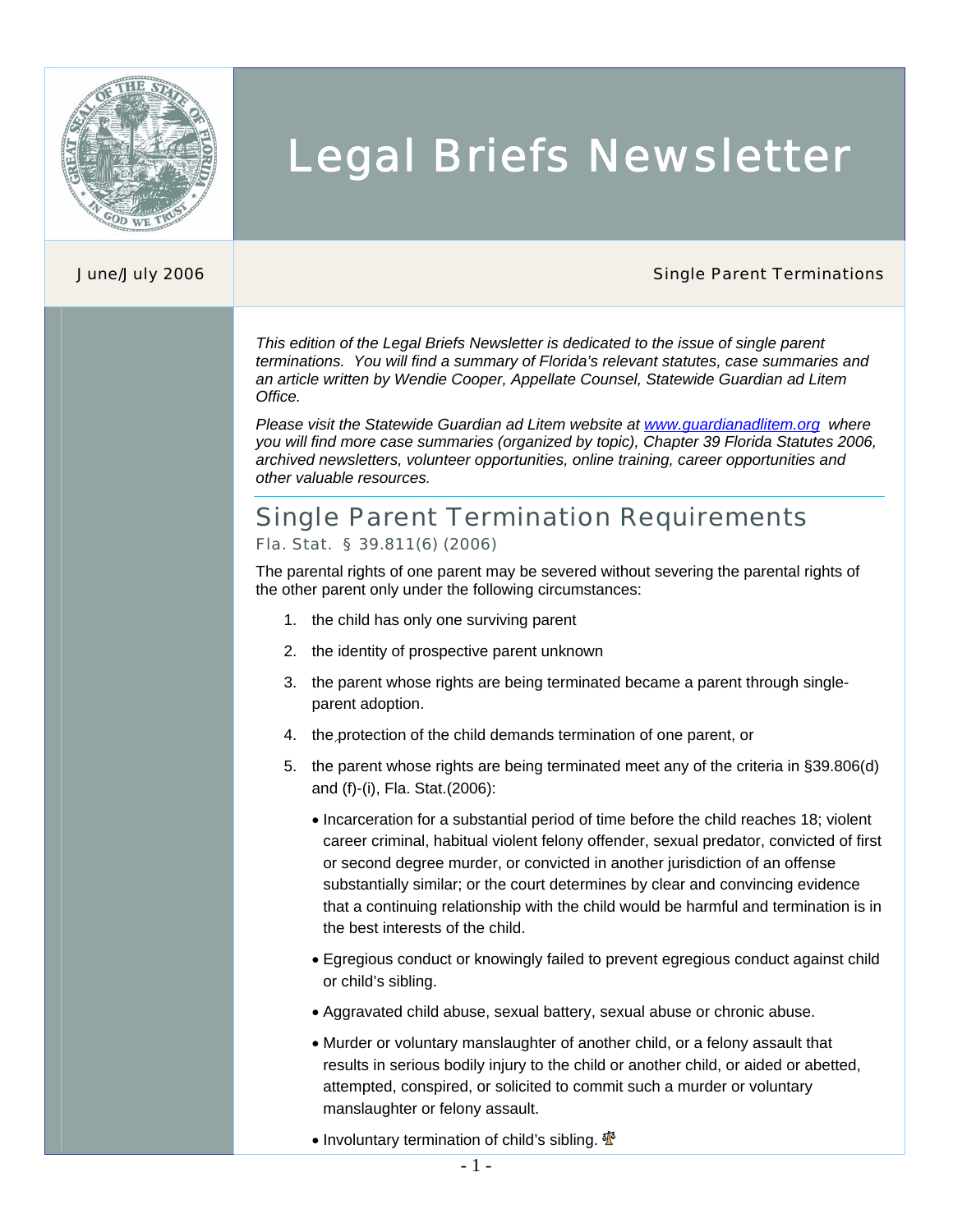# Single Parent Termination Proceedings

Wendie Cooper, Appellate Counsel, Statewide Guardian ad Litem Office

Parental rights may not be terminated unless three elements are proven by clear and convincing evidence:

- 1. There must be a statutory ground under § 39.806, Fla. Stat.(2006);
- 2. Termination must be in the best interests of the child as defined by § 39.810; and
- 3. Termination must be the least restrictive means of protecting the child from serious harm.

However, when the parental rights of one parent are terminated without terminating the rights of the other parent, an additional requirement must be met. Section 39.811(6) specifies that the parental rights of one parent may be severed only under certain circumstances.

In recent cases, the Second District Court of Appeals (Second DCA) has specifically considered § 39.811(6). The Second DCA has held that if there are no findings in the termination order that meet the circumstances laid out in § 39.811(6) regarding single parent terminations, or if the circumstances are not apparent on the face of the order, the appellate court will reverse the case and remand it to the trial court to make the required findings. Even if the termination order includes two parents, if there is insufficient evidence in the record to support the termination of both parents (making a single parent termination) the Second DCA has reversed the termination of parental rights (TPR) order and remanded the case to the trial court to make the requisite findings under § 39.811(6).

In the case, *In re L.C.*, 908 So.2d 568 (Fla. 2d DCA 2005), the Second DCA found that while there was sufficient competent evidence to support the termination of the father's parental rights, since it reversed the termination of the mother's rights, the father's termination had to meet the requirements of § 39.811(6) as a single parent termination. The court stated that the reversal of the mother's TPR order subjected the father's order to special requirements not material at the time the trial court made its findings. The Second DCA reversed the now one-parent termination order, as a matter of law, because the judgment and the record did not contain the required findings of fact.

Both parents must be terminated concurrently or the trial court must make specific findings justifying a single parent termination as required by § 39.811(6) Fla. Stat. (2004). Reversal of a termination order as to one parent, makes the termination as to the other parent a single parent termination that requires a finding under § 39.811(6). To ensure timely permanence, it is important to identify, locate or deem unknown all parents before the termination trial. Additionally, if the evidence is not sufficient to terminate both parents on the grounds alleged, then findings of fact under §39.811(6), should be made. It is crucial to understand the requirements of § 39.811(6) when dealing with the issue of single parent terminations.  $\frac{4}{3}$ 

# Single Parent Termination Case Summaries

In re L.C. 908 So.2d 568 (Fla. 2d DCA 2005)

The trial court terminated parental rights (TPR) as to mother's five children. The children have four fathers. The trial court terminated two of the fathers' parental rights to three of the children. The Second District Court of Appeal (Second DCA) affirmed the mother's and father's TPR as to one child. However, the Second DCA reversed the termination of mother's rights to the remaining four children. As a result, the Second DCA held that the fathers' terminations must be dealt with as single-parent terminations in accordance with § 39.811(6), Florida Statutes (2002).

The Second DCA held that the trial court properly terminated mother's parental rights as one of the children who had suffered at least two instances of severe abuse and who required extraordinary care because of his medical condition. One father's parental rights to one child were properly terminated based on abandonment.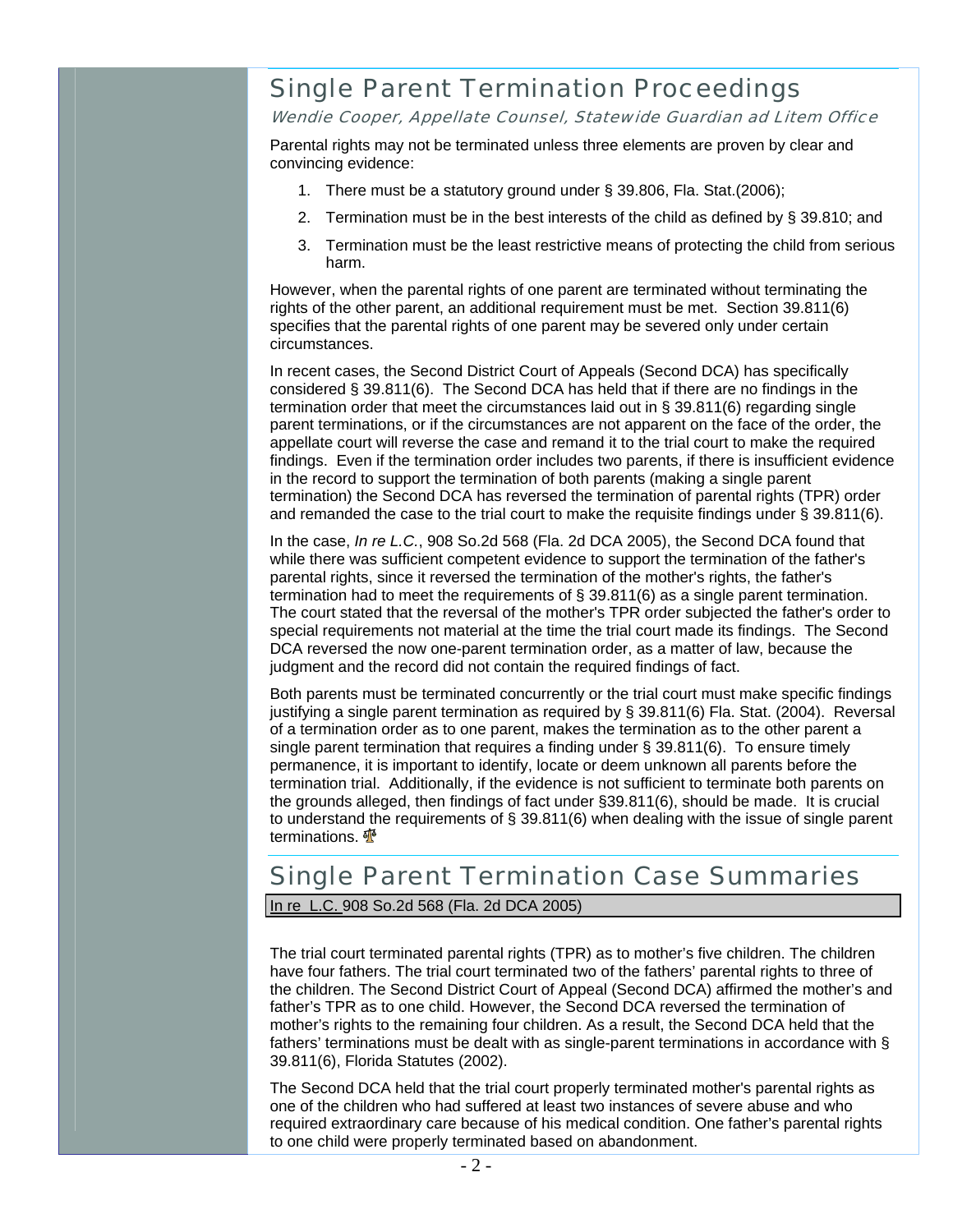The Department of Children and Family Services (the Department) failed to present clear and convincing evidence that the mother posed substantial risk of significant future harm to other four children, as would justify termination of mother's parental rights to remaining children.

The Second DCA held that because of the reversal of the mother's parental rights, the termination of the fathers' parental right must be justified as single-parent terminations. The Department failed to present clear and convincing evidence that the first father egregiously abandoned his other child, as would justify termination of father's parental rights. The record did not support termination of either fathers' parental rights as singleparent terminations under statutory section listing circumstances under which parental rights of one parent could be terminated without severing rights of the other parent §39.811(6) Florida Statutes. The only ground for termination cited by trial court, which would have permitted single-parent termination, was section of statute listing incarceration as ground for termination of parental rights, which had separately been rejected on appeal. 郁



A.G. v. Department of Children and Family Services, 2006 WL 197310 (Fla. 2d DCA)

This case was dismissed because the court found that the issues brought by A.G. were moot. However, the Second District Court of Appeal, in a footnote, provided the following:

"The failure to address whether one of the circumstances in § 39.811(6), Florida Statutes exists has been the sole basis for reversal in several termination cases and would have been in this case had the prospective fathers' rights not been terminated. We emphasize to trial courts, and to all parties participating in termination proceedings, the importance of heeding this statutory provision in cases where only one parent's rights are terminated. Even in cases in which the rights of both parents are terminated, trial courts may find it appropriate to address whether any of these circumstances are present as a precaution against the possibility that one parent's termination is reversed on appeal. See, e.g., J.T. v. Dep't of Children & Family Servs. (In re L.C.), 908 So.2d 568 (Fla. 2d DCA 2005); N.M. v. Dep't of Children & Family Servs. (In re V.M.), 893 So.2d 595 (Fla. 2d DCA 2005)."  $\Phi$ 



### In re E.D., 884 So.2d 291 (Fla. 2d DCA 2004)

The Department of Children and Families filed a termination petition alleging abandonment and that the continuation of a relationship with the parents threatened the children's health irrespective of the provision of services. The father voluntarily surrendered his parental rights to three of the children, but denied paternity of the child. The parental rights of the child's father were never terminated. The trial court terminated the mother's parental rights to all of the children. The mother appealed the terminations.

The Second District Court of Appeal (Second DCA) held that because the paternal rights of the child's father were never terminated, the action to terminate the mother's rights proceeded as a single parent termination. Section 39.811(6) lists the only circumstances in which terminating one parents parental rights is proper. Neither the termination petition nor the evidence produced at trial alleged any of the circumstances described in § 39.811(6). The Second DCA reversed the termination as to the child.

The Second DCA held that the trial court's finding that the mother had abandoned her children was clearly erroneous. Termination was appropriate pursuant to  $\S 39.806(1)(c)$ . The mother's breach of two case plans, her incarceration, mental illness and drug use demonstrated that her continuing involvement with the children would result in harm